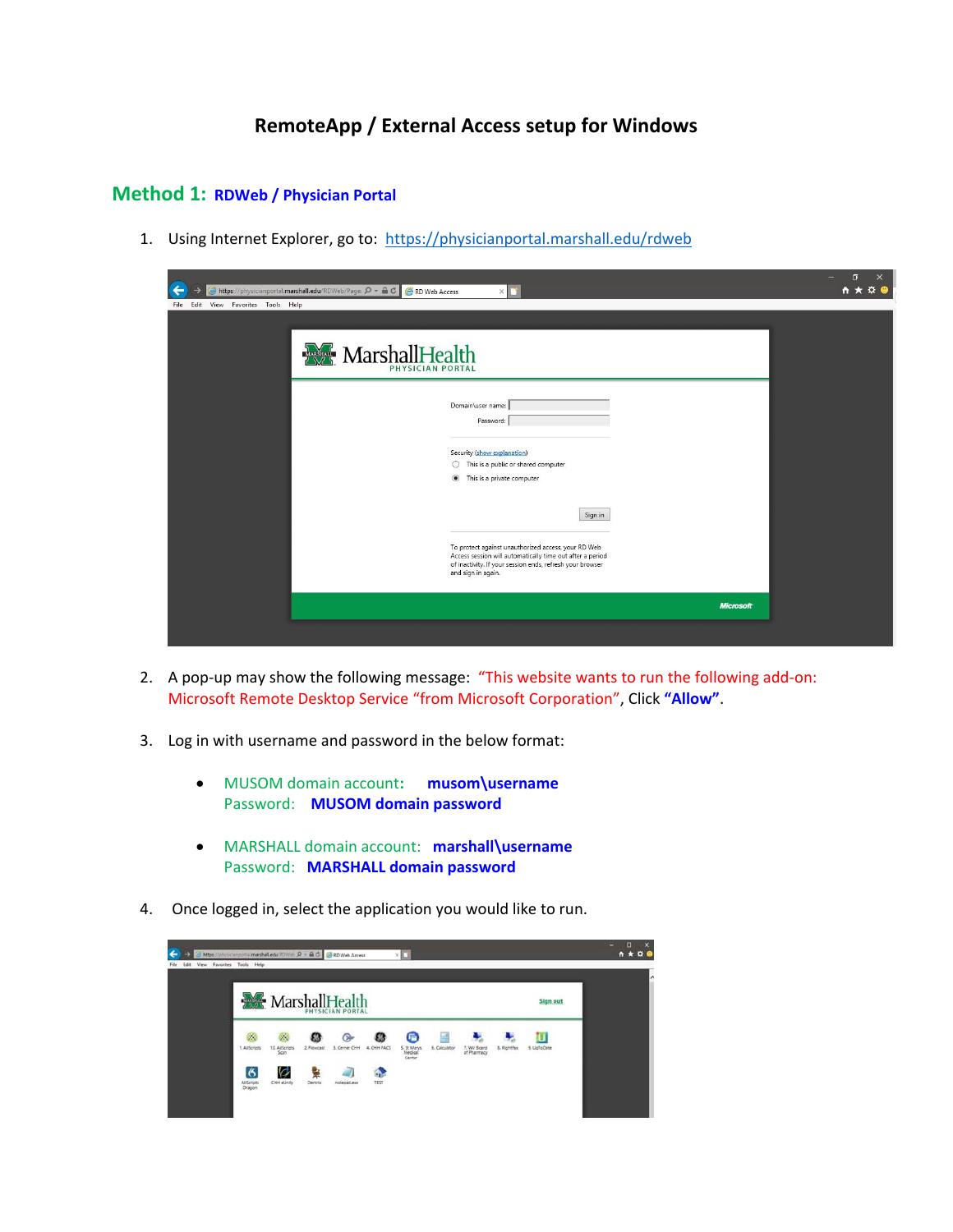- 5. After clicking your application, another authentication box should pop-up. Under the password box, choose **"Use Another Account"** and then enter your MUSOM or MARSHALL domain credentials again.
	- MUSOM domain account**: musom\username** Password: **MUSOM domain password**
	- MARSHALL domain account: **marshall\username** Password: **MARSHALL domain password**
- 6. The Application logon page should now load.

**Method 2: RemoteApp setup \* Do not setup on a shared computer / use Method 1 instead**  (This method creates a dedicated connection to the applications)

- 1. From your **Windows Taskbar Search Box**, type: **RemoteApp and Desktop Connections**
- **2.** Select **"Set up a new connection with RemoteApp and Desktop Connections"**

| Set up a new connection with RemoteApp and Desktop Conne |  |  |
|----------------------------------------------------------|--|--|
|                                                          |  |  |
|                                                          |  |  |
|                                                          |  |  |
|                                                          |  |  |
|                                                          |  |  |
|                                                          |  |  |
|                                                          |  |  |
|                                                          |  |  |
|                                                          |  |  |
|                                                          |  |  |
| See more results                                         |  |  |